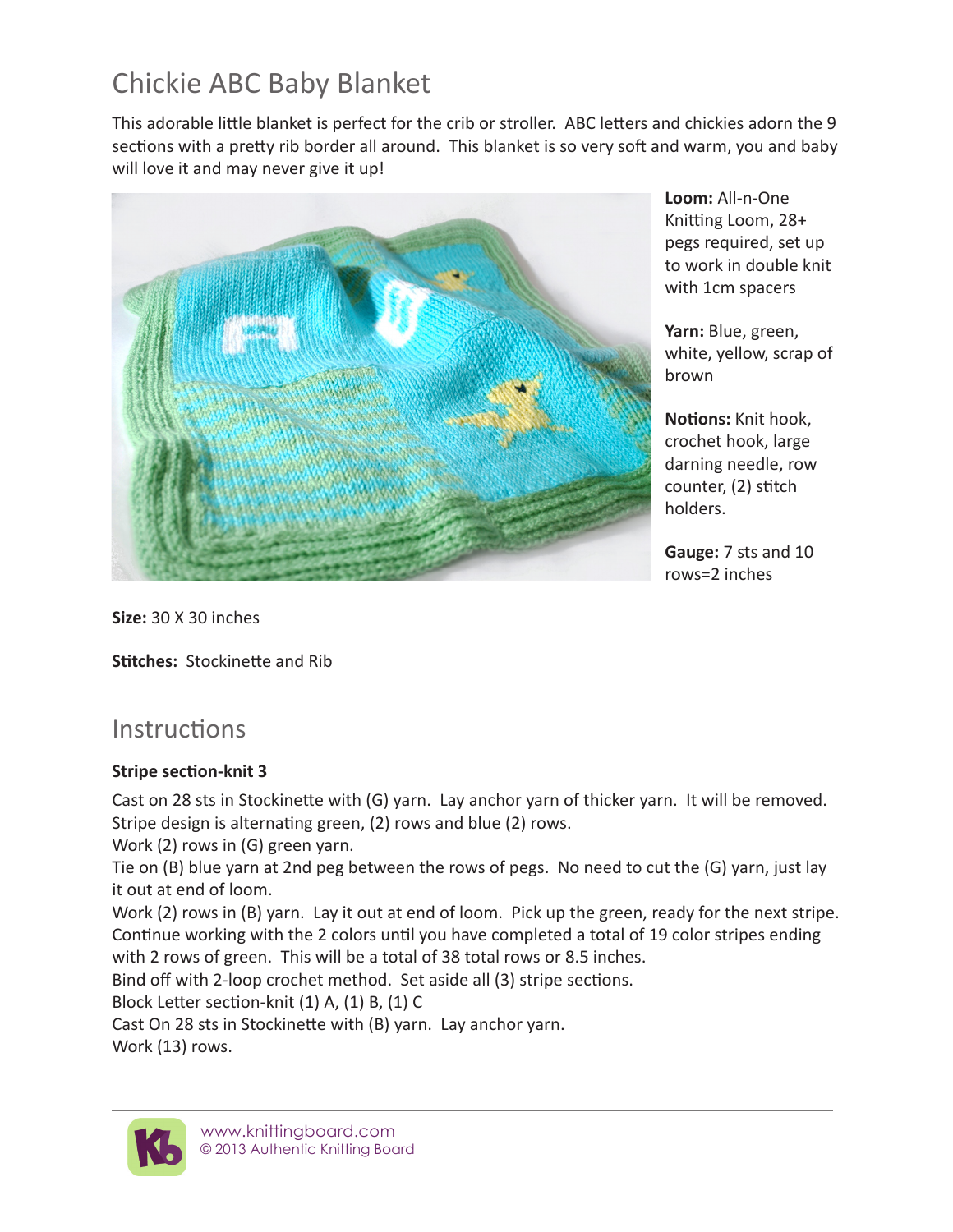**Working the graphs:** When letter or Chickie calls for change of color, tie on new color at stitch where needed. Be sure to tie between the rows of pegs onto previous row and lay the yarn tails between the pegs. Work the pegs for that row with color designated. Lay the yarn down between the pegs until needed again. Pick up the main yarn and work the sts needed. When changing colors, be sure to twist the 2 yarns so that the knitting stays connected. (Hint: since you will be working with only a few yards of white for each letter, you can just cut a piece about 3 yds long and you will not need to twist with an entire skein of yarn).



Refer to A graph for the next 14 rows to create the letter.

After completing the 14 rows of design, cut and knot the white yarn. Lay the yarn tail between the pegs. Continue working the square with the main (B) yarn for another (12) rows. Total of rows for these squares=39 rows.

Do same color work for (B) square and (C) square. Set these 3 squares aside.

### **Chickie Design: knit 3**

Cast On 28 sts in Stockinette with (B) yarn. Lay anchor yarn.

Work (12) rows.

Refer to 'Chickie' graph for the next 14 rows to create the design. You will be using (Y) yellow yarn with (1) st in brown for the eye. This accent can also be added after completing the blanket as embroidery, if preferred.

After completing the design, pick up main (B) yarn and work (12) additional rows.

Bind off with 2-loop crochet method. Once all 3 of these squares are complete, bind off of all squares at anchor yarns and remove the anchor yarn.

## **Outside Rib border:**